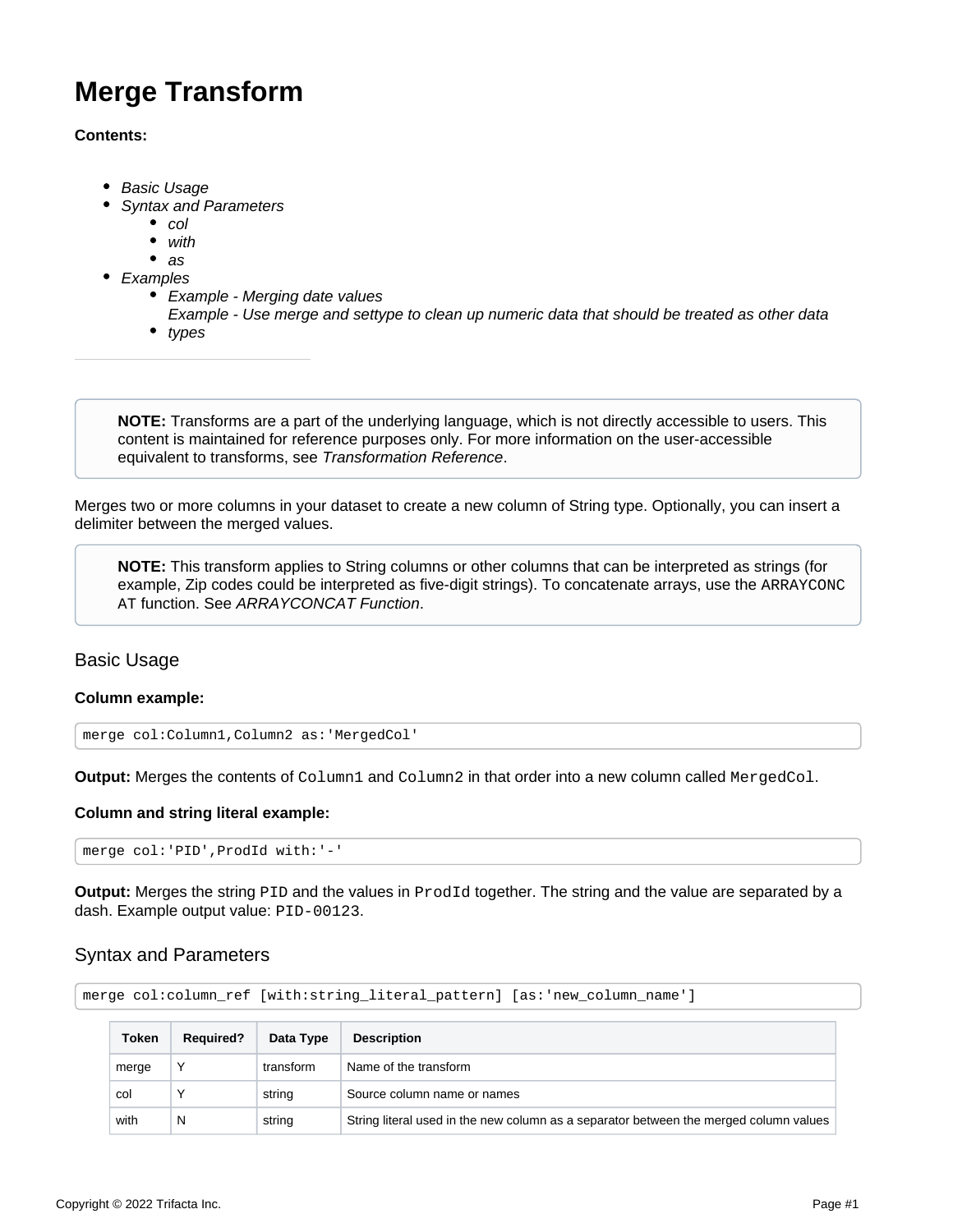| as | N | ~***~<br>___ | <i>i</i> the newly generated column<br>Name of<br>.<br>. |
|----|---|--------------|----------------------------------------------------------|
|----|---|--------------|----------------------------------------------------------|

For more information on syntax standards, see [Language Documentation Syntax Notes](https://docs.trifacta.com/display/r064/Language+Documentation+Syntax+Notes).

#### <span id="page-1-0"></span>**col**

Identifies columns or range of columns as source data for the transform. You must specify multiple columns.

To specify multiple columns:

- Discrete column names are comma-separated.
- Values for column names are case-sensitive.

merge col: Prefix,Root,Suffix

**Output:** Merges the columns Prefix, Root, and Suffix in that order into a new column.

#### **Usage Notes:**

| <b>Required?</b> | Data Type            |
|------------------|----------------------|
| Yes              | String (column name) |

## <span id="page-1-1"></span>**with**

**Merge transform:** Specifies the delimiter between columns that are merged. If this parameter is not specified, no delimiter is applied.

**Replace transform:** Specifies the replacement value.

merge col: CustId,ProdId with:'-'

**Output:** Merges the columns CustId and ProdId into a new column with a dash (-) between the source values in the new column.

#### **Usage Notes:**

| <b>Required?</b> | Data Type            |
|------------------|----------------------|
| No               | String (column name) |

<span id="page-1-2"></span>**as**

Name of the new column that is being generated. If the as parameter is not specified, a default name is used.

merge col: CustId,ProdId with:'-' as:'PrimaryKey'

**Output:** Merges the columns CustId and ProdId into a new column with a dash (-) between the source values in the new column. New column is named, PrimaryKey.

#### **Usage Notes:**

| <b>Required?</b> | Data Type            |
|------------------|----------------------|
| N٥               | String (column name) |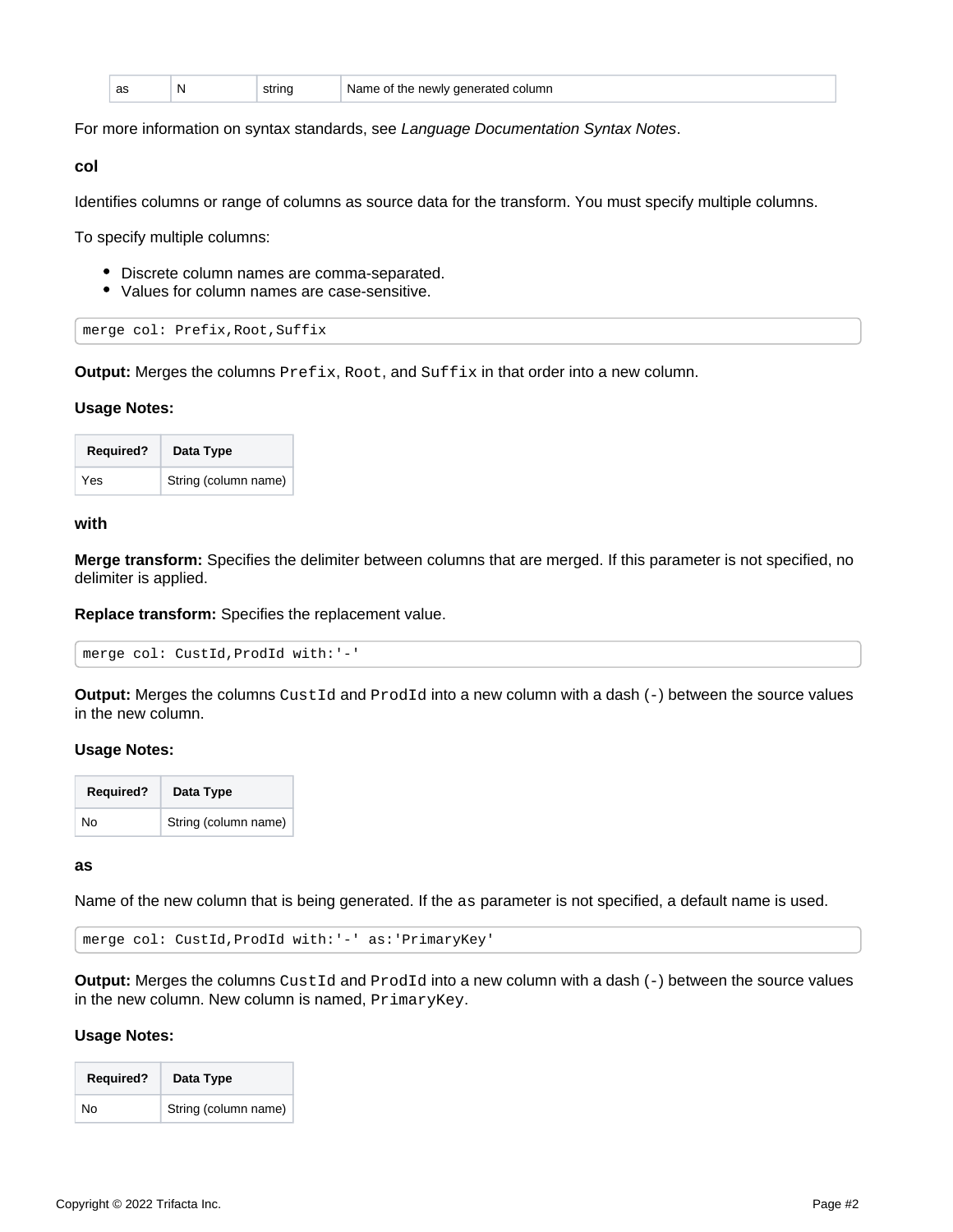# <span id="page-2-0"></span>Examples

**Tip:** For additional examples, see [Common Tasks](https://docs.trifacta.com/display/r064/Common+Tasks).

# <span id="page-2-1"></span>**Example - Merging date values**

You have date information stored in multiple columns. You can merge columns together to form a single date value.

# **Source:**

| Orderld | Month | Dav | Year |
|---------|-------|-----|------|
| 1001    | 2     | 14  | 2008 |
| 1002    | 7     | 22  | 2009 |
| 1003    | 11    | 22  | 2010 |
| 1004    | 12    | 25  | 2011 |

## **Transform:**

```
merge col:Month~Year with:'/' as:'Date'
```
# **Results:**

When you add the transform and move the generated Date column, your dataset should look like the following. Note that the generated column is automatically inferred as Datetime values.

| OrderId | Month | Day | Year | Date       |
|---------|-------|-----|------|------------|
| 1001    | 2     | 14  | 2008 | 2/14/2008  |
| 1002    | 7     | 22  | 2009 | 7/22/2009  |
| 1003    | 11    | 22  | 2010 | 11/22/2010 |
| 1004    | 12    | 25  | 2011 | 12/25/2011 |

# <span id="page-2-2"></span>**Example - Use merge and settype to clean up numeric data that should be treated as other data types**

This example illustrates how to clean up data that has been interpreted as numeric in nature, when it is actually String or a structured string type, such as Gender. This example uses:

- settype defines the data type for a column or columns. See [Settype Transform](https://docs.trifacta.com/display/r064/Settype+Transform).
- merge merges two String type columns together. See [Merge Transform](#page-0-2).

# **Source:**

The following example contains customer ID and Zip code information in two columns. When this data is loaded into the Transformer page, it is initially interpreted as numeric, since it contains all numerals.

The four-digit **ZipCode** values should have five digits, with a 0 in front.